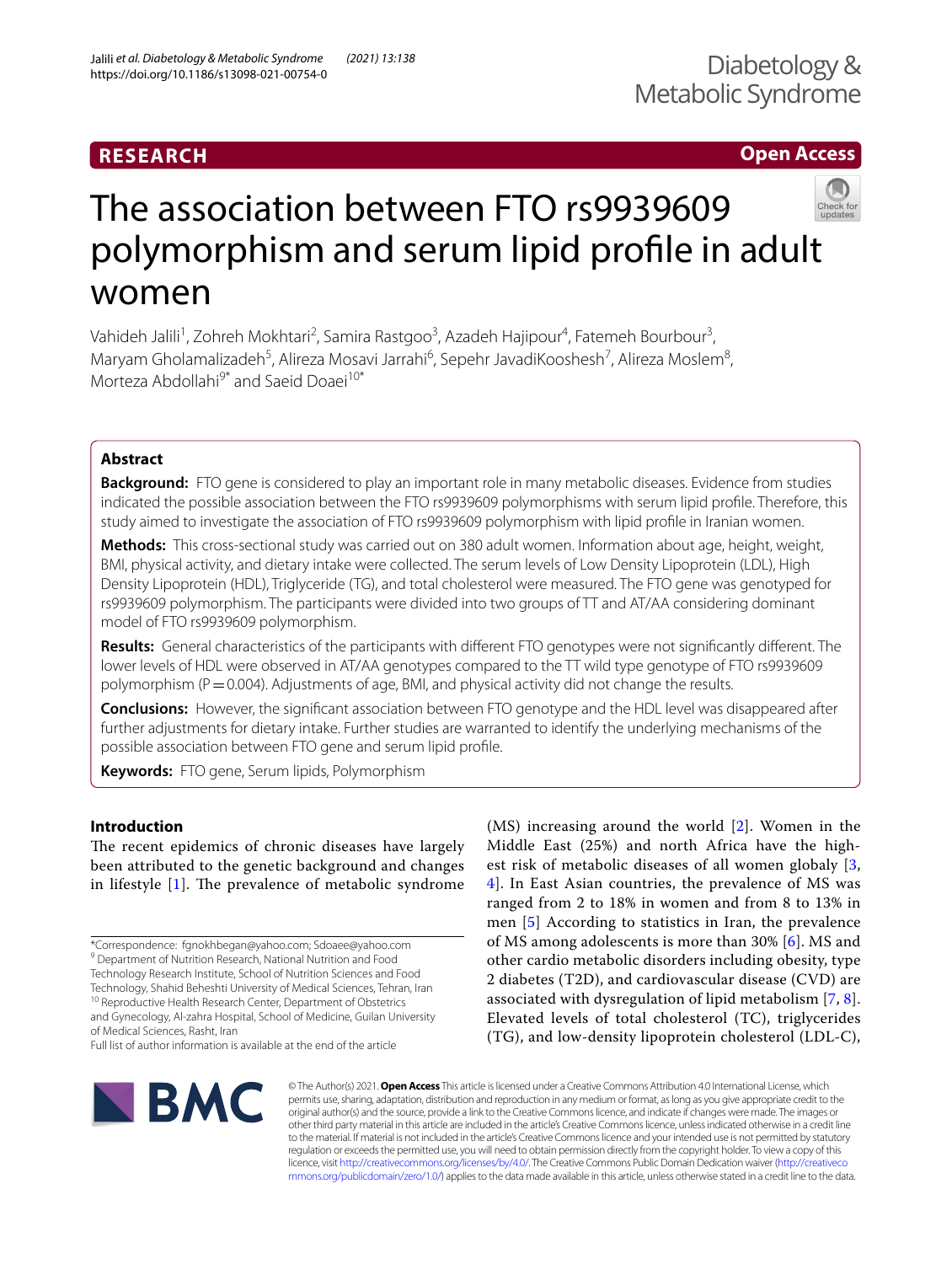and decreased level of high-density lipoprotein cholesterol (HDL-C) are used as biomarkers of the chronic diseases [[8,](#page-4-7) [9\]](#page-4-8). MS is reported to be more frequent in women (25.3%) than in men (23.2%) and the most frequent component of MS was low HDL cholesterol, which was reported in 62.9% of cases in 2009 [\[10\]](#page-4-9) and is mainly caused by genetics and lifestyle factors [[11](#page-4-10)].

Defning the possible association between lipid profle and gene polymorphisms helps to identify potential biomarkers associated with the risk of MS and to understand the genetic basis of cardio metabolic diseases [\[12](#page-4-11), [13\]](#page-4-12). FTO protein is widely expressed in the hypothalamus, which is critical for control of energy homeostasis and eating behavior [\[14,](#page-4-13) [15\]](#page-4-14) Diferent studies indicated that the regulation of FTO mRNA expression is related to food intake [\[14](#page-4-13), [16,](#page-4-15) [17\]](#page-4-16), blood glucose level [\[18](#page-4-17)], body weight  $[19]$  $[19]$ , and energy consumption  $[20, 21]$  $[20, 21]$  $[20, 21]$  $[20, 21]$ . The FTO gene is reported to have key roles in the regulation of energy balance and lipid metabolic process pathways [[22\]](#page-4-21).

Although, diferent studies on various populations were performed on the relation of the FTO variations with lipid profile, there is still no agreement in this regard. The prevalence of abnormal lipid profle in Iran is increasing in both genders, with women having twofold higher prevalence of high total cholesterol than men aged $\geq$ 45 years [[23\]](#page-4-22) and this gender-dependent difference can be associated with FTO genotype [\[24\]](#page-4-23). So, this study aimed to investigate the association of FTO rs9939609 polymorphism with lipid profle only in Iranian women.

### **Methods**

#### **Study population and data collecting**

This cross-sectional study was carried out from September 2018 to February 2019 on 380 adult Iranian women in Tehran, Iran. The sample size was calculated using odds ratio of a similar study  $[25]$  $[25]$ . The participations were selected from the Sabzevar study of Persian cohort using the randomized selection method. The subjects were included if they were between 35 to 75 years old, had no history of MS, and not using of cholesterol and lipid lowering drugs. The aims of the study were explained for the participants and the written consent forms were collected. The participants were excluded if their blood samples and/or the required data were not available  $(n=5)$ . Finally, the analysis was performed on 375 people. Information about age, height, weight, and BMI were collected through face to face interview. Physical activity was estimated using a validated International Physical Activity Questionnaires (IPAQ)  $[26]$ . The amount of dietary calorie and macro-nutrients intake were assessed by a validated food frequency questionnaire (FFQ) [\[27](#page-4-26)].

#### **Lipid profle measurement**

5 ml of venous blood samples of participants were collected after 12 h of fasting to check lipid Prole including Low Density Lipoprotein (LDL), High Density Lipoprotein (HDL), Triglyceride (TG), and total cholesterol using photometric method and quantitative diagnostic kit (Parsazmoon Co., Tehran, Iran). Abnormal levels of TG, total cholesterol, HDL, and LDL were considered as 150 mg/dl, 200 mg/dl, 50 mg/dl, and 100, respectively [\(https://labtestsonline.org/test/lipid-panel](https://labtestsonline.org/test/lipid-panel)).

#### **Genotyping**

DNA was extracted from whole blood samples using the DNA extraction kit (gene all Co., South Korea). DNA samples were amplifed using polymerase chain reaction (PCR) and master mix polymerase (Cat. No A180301; Ampliqon Denmark), and then the tetraprimer amplifcation refractory mutation system-PCR (TETRA ARMS-PCR) method was used for determining FTO rs9939609 polymorphism genotype.

#### **Statistical analysis**

The participants were divided into two groups of TT and AT/AA considering dominant model of FTO rs9939609 polymorphism. Two groups were compared in terms of demographic and pathological factors using independent T- test and Qi-square methods. Logistic regression was then used to investigate the association of serum lipid profle with the risk allele of FTO rs9939609 polymorphism as crude (model 1), after adjustment of confounding variables including age and BMI (model 2), further adjustments for physical activity (model 3), and additional adjustments dietary intake (model 4). All analyses were done using SPSS software version 21. P values < 0.05 were considered statistically signifcant.

#### **Ethical considerations**

This study has been approved by Local ethics review boards at Shahid Beheshti University of Medical Sciences, Tehran, Iran (ir.sums.rec.1395.100).

#### **Results**

About 65% ( $n=248$ ) of the participants had one or two copies of the risk allele. General characteristics of the participants with diferent FTO genotypes were not significantly different ( $P > 0.05$ ) (Table [1](#page-2-0)). Regarding to lipid profle, the lower levels of HDL were observed in AT/ AA genotypes compared to the TT wild type genotype of FTO rs9939609 polymorphism  $(P < 0.05)$  (Table [1](#page-2-0)).

Table [2](#page-2-1) presented the percentages of the participants with low and high levels of lipid profle based on their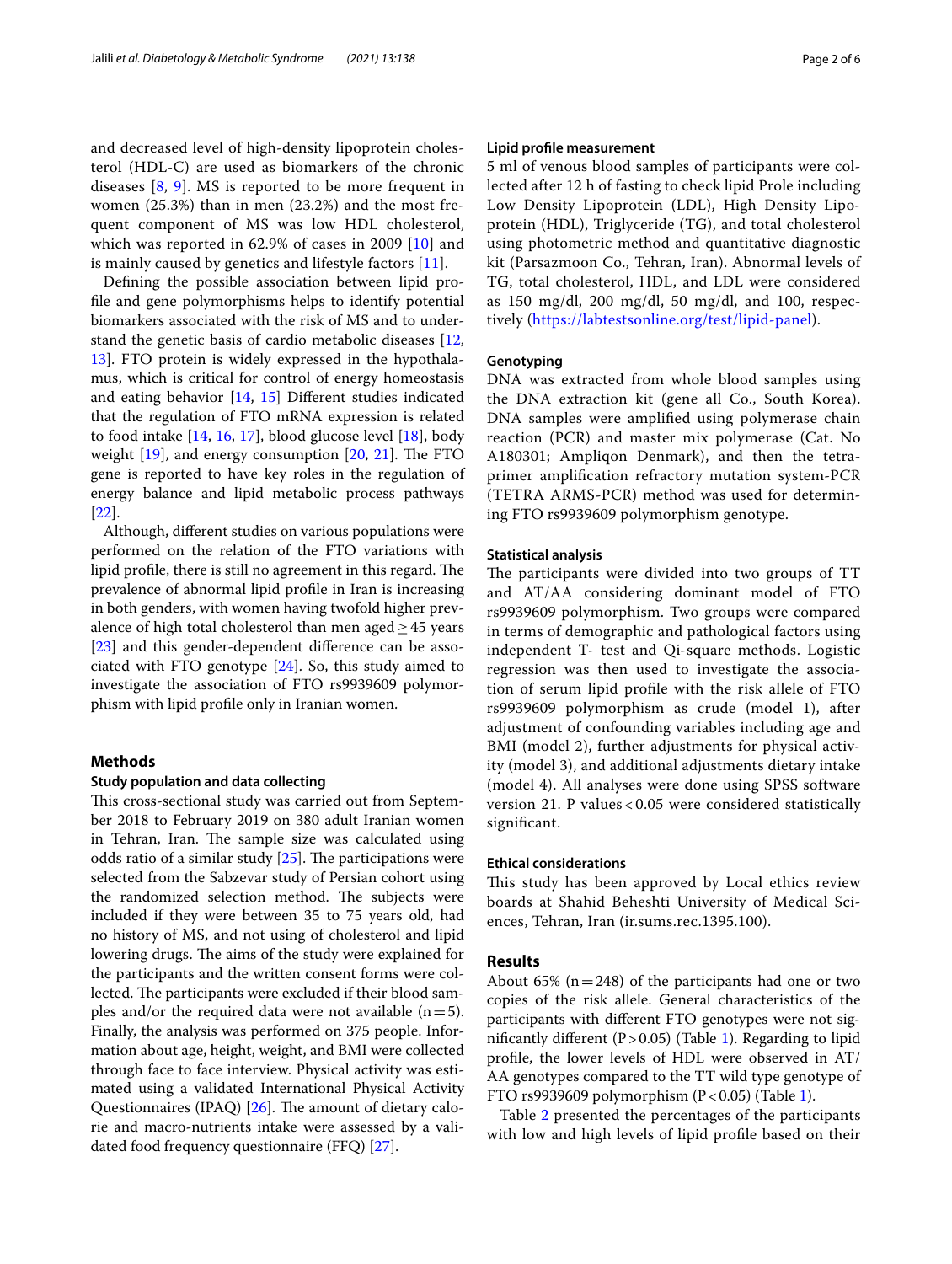<span id="page-2-0"></span>**Table 1** General characteristics of the participants based on their FTO genotype

|                            | TT ( $n = 127$ )     | $AT/AA$ (n = 248)    | P    |
|----------------------------|----------------------|----------------------|------|
| Age (yr)                   | 51.51 $(\pm 9.79)$   | 51.53 (9.72)         | 0.98 |
| Height (cm)                | 156.34 $(\pm 5.08)$  | $156.617(\pm 6.23)$  | 0.66 |
| Weight (kg)                | $71.27 (\pm 12.53)$  | $71.08 (\pm 11.39)$  | 0.89 |
| BMI $(kq/m^2)$             | $29.10 (\pm 4.630)$  | $28.95(\pm 4.30)$    | 0.77 |
| Physical activity (min/wk) | 161 $(\pm 15.6)$     | 151 $(\pm 24.6)$     | 0.64 |
| TG (mg/dl)                 | 121.97 (±69.6535)    | $126.791(\pm 64.02)$ | 0.56 |
| Chol (mg/dl)               | 201.02 (± 39.1499)   | 192.155(±38.37)      | 0.06 |
| $HDL-C$ (mg/dl)            | 57.53 (±9.5037)      | 54.79 (± 11.85)      | 0.03 |
| $LDL-C(mq/dl)$             | $1.19 \times 32.78$  | $1.12 \ (\pm 32.89)$ | 0.07 |
| Calorie intake (Kcal)      | $2600 (\pm 1.01)$    | $2570 (\pm 1.10)$    | 0.88 |
| Protein (mg/dl)            | $8.43 \ (\pm 37.10)$ | $8.71 (\pm 49.08)$   | 0.75 |
| Total fat (kg)             | $9.64 (\pm 48.44)$   | $9.24 \ (\pm 52.40)$ | 0.70 |

*BMI* body mass index, *TG* triglyceride, *Cho* cholesterol

<span id="page-2-1"></span>**Table 2** Lipid profile of the participants based on their FTO genotype

|             | TT ( $n = 127$ ) | $AT/AA$ (n = 248) | P     |
|-------------|------------------|-------------------|-------|
| TG          |                  |                   | 0.52  |
| < 150       | 77 (74%)         | 143 (74.5%)       |       |
| 150<        | 27 (26%)         | 49 (25.5%)        |       |
| Cholesterol |                  |                   | 0.32  |
| < 200       | 56 (53.8%)       | 116 (60.4%)       |       |
| 200<        | 48 (46.2%)       | 76 (39.6%)        |       |
| I DI        |                  |                   | 0.16  |
| < 100       | 30 (28.8%)       | 72 (37.50%)       |       |
| 100<        | 74 (71.2%)       | 120 (62.5%)       |       |
| HDI         |                  |                   | 0.004 |
| < 50        | 22 (21.2%)       | 73 (38.0%)        |       |
| 50<         | 82 (78.8%)       | 119 (62%)         |       |

FTO genotype. The number of people with higher HDL level was signifcantly higher in TT FTO genotype group compared to the AT/AA genotypes (79% vs 62%;  $P=0.004$ ). Regarding to levels of TG, Chol, and LDL, no signifcant diference was found between diferent genotypes of FTO gene (all  $P > 0.05$ ) (Table [2\)](#page-2-1).

*TG* triglyceride, *LDL* law density cholesterol, *HDL* high density cholesterol

Logistic regression method identifed a negative association between the risk allele of FTO rs9939609 polymorphism and high levels of serum HDL (Table [3](#page-2-2), model 1). Adjustment of confounding variables including age and BMI did not change the results (Table [3](#page-2-2), model 2). The association remained significant after further adjust-ments for physical activity (Table [3](#page-2-2), model 3). Interestingly, further adjustments for dietary intake including the intake of calorie, carbohydrate, protein, and fat disappeared the signifcant association between FTO genotype and the HDL level (Table [3,](#page-2-2) model 4).

## **Discussion**

The results of this study indicated that the number of people with TT FTO genotype group had higher HDL levels compared to the AA/AT carriers. No signifcant diferences were found between diferent genotypes of FTO gene regarding to the levels of TG, Chol, and LDL. Adjusting for potential cofounding variables including age, BMI, and physical activity did not change the results. However, the signifcant result was disappeared after further adjustment for dietary intake. It indicated that the association between the FTO genotype and serum HDL levels might be afected by dietary intake.

Several studies were carried out to demonstrate the association between FTO genotype and lipid profle. In line with this study, Franczak et al. reported that there is no association between FTO gene polymorphisms and BMI, total cholesterol, LDL cholesterol, and triglyceride. While, the FTO risk alleles were associated with decreased HDL cholesterol concentration. Homozygotes for the rs9939609 risk allele had 1.27-fold lower HDL cholesterol concentration than carriers of the TT genotype [\[28\]](#page-4-27). In addition, Khella et al. demonstrated that there was no signifcant diference in both anthropometric and biochemical measurements of the participants with diferent FTO rs9939609 genotypes at

<span id="page-2-2"></span>**Table 3** Logistic regression for the association between HDL-C and FTO genotype

|         | TG                   |       | Chol                |       | LDL                  |       | <b>HDL</b>          |       |  |  |
|---------|----------------------|-------|---------------------|-------|----------------------|-------|---------------------|-------|--|--|
|         | OR (CI95%)           |       | OR (CI95%)          | Ρ     | <b>OR (CI95%)</b>    | P     | OR (CI95%)          | P     |  |  |
| Model 1 | 1.023 (0.59-1.76)    | 0.934 | 1.308 (0.81-2.12)   | 0.275 | 1.480 (0.88-2.48)    | 0.136 | $2.28(1.31 - 3.97)$ | 0.003 |  |  |
| Model 2 | $0.979(0.55 - 1.73)$ | 0.941 | 1.307 (0.79–2.15)   | 0.275 | 1.47 (0.88-2.49)     | 0.14  | $2.42(1.37 - 4.27)$ | 0.002 |  |  |
| Model 3 | $0.867(0.48 - 1.55)$ | 0.633 | 1.250 (90.75-2.08)  | 0.391 | $1.50(0.87 - 2.56)$  | 0.13  | 2.47 (1.39-4.01)    | 0.002 |  |  |
| Model 4 | 1.549 (0.39–6.08)    | 0.531 | $.991(0.61 - 6.47)$ | 0.253 | $2.65(0.61 - 11.47)$ | 0.19  | $1.65(0.34 - 8.11)$ | 0.53  |  |  |

*Model 1* crude, *Model 2* Adjusted for age and BMI, *Model 3* Adjusted for age, BMI, and physical activity, *Model 4* Adjusted for age, BMI, physical activity, and diet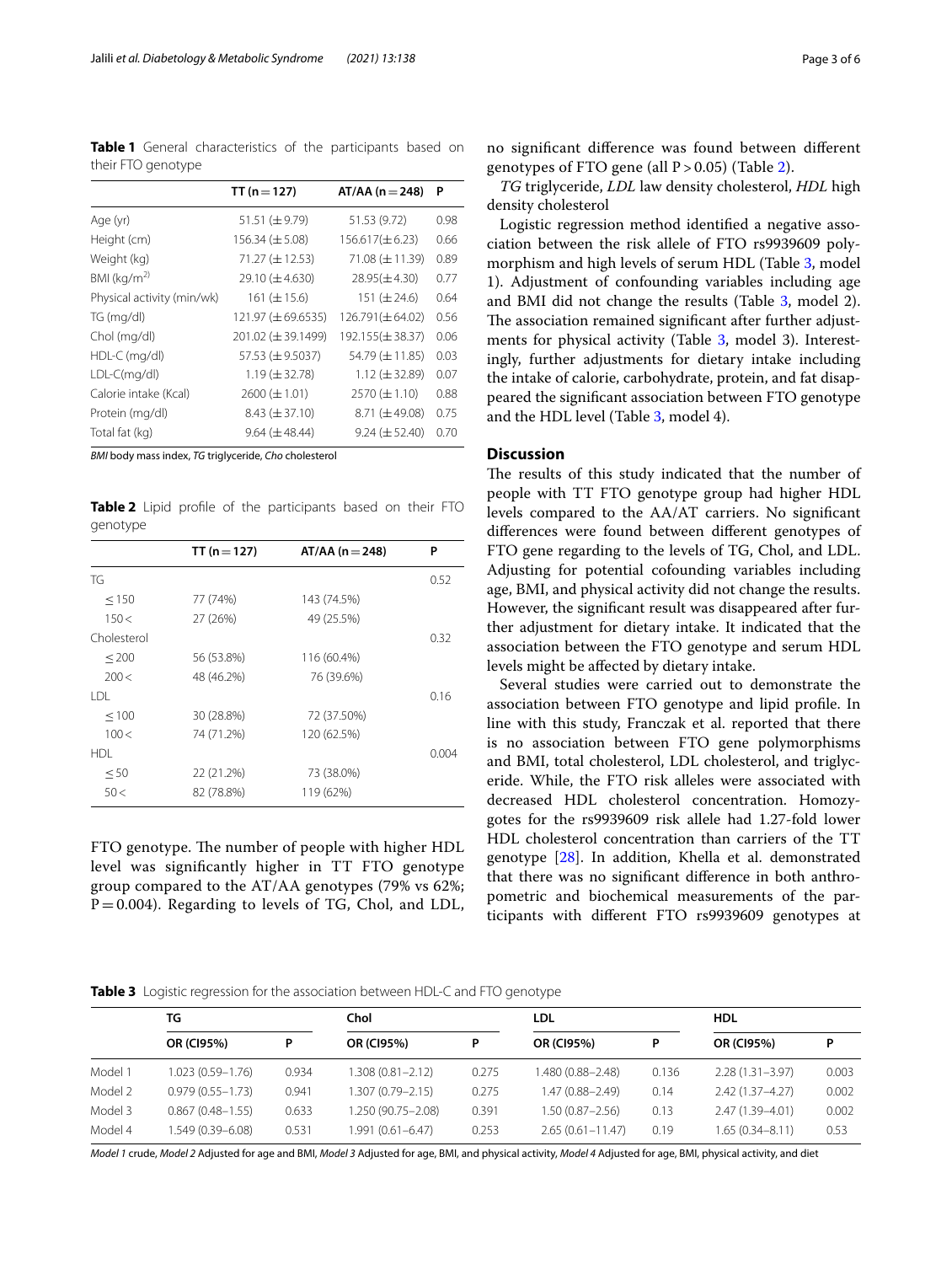all genetic models (additive, dominant, and recessive) except for HDL-C levels. The AA genotype carriers had signifcantly lower levels of HDL-C [\[29](#page-4-28)]. Zhang et al. also reported that carriers of the A-allele of rs9939609 polymorphism had lower HDL-c compared with the controls [[30](#page-4-29)]. In contrast with our results, one studies found no signifcant association between FTO polymorphisms and HDL-c level  $[31]$  $[31]$ . However, this study was carried out on children. It is possible that the association between FTO genotype and serum HDL-c level is infuenced by ages. Another study in Pakistan also found no association between the lipid profle parameters and rs9939609 polymorphism of FTO gene [\[32](#page-4-31)]. Moraes et al. reported FTO gene is associated with LDL but not with HDL cholesterol in obese people that can imply a possible role for obesity in the association between FTO genotype and lipid profle [[33\]](#page-4-32). HDL-c level is known to be associated with metabolic diseases. Based on the fndings of this study, carriers of A-allele of FTO rs9939609 polymorphism had lower levels of HDL-c and might be more susceptible to metabolic and cardiovascular diseases.

Moreover, the FTO gene belongs to the superfamily of Fe (II)- and 2-oxoglutarate-dependent dioxygenases which plays a key role in demethylation of nucleic acids and transfected FTO localizes to the nucleus [[34,](#page-4-33) [35](#page-4-34)]. These biological properties of FTO suggest the possibility that FTO may regulate the expression of other genes through modifcation of their methylation–demethylation states. It is therefore proposed that FTO plays a role in the regulation of metabolism, possibly by altering the expression level of other genes in metabolically active tissues  $[36]$  $[36]$ . The interaction of FTO with calmodulindependent protein kinase II (CaMKII) triggers the prolongation of CREB phosphorylation, which ultimately afects the expression levels of Brain-derived neurotrophic factor (BDNF) and NPY1R neuropeptide Y receptor Y1 (NPY1R) that regulate energy balance and they are reported to be related with lipid metabolic process [\[22\]](#page-4-21).

One of the strengths of this study was considering various confounders in statistical analysis to obtain more accurate results. The present study reported significant association between risk allele of FTO rs9939609 polymorphism and HDL-c after adjustment for age, weight, height, physical activity and BMI. However, dietary intake changed the association between HDL and FTO gene. Since FTO gene is widely expressed in several tissues such as brain, visceral fat, liver, and hypothalamus, FTO gene variants can play important roles in appetite regulation, food intake and tendency to choose high fat and high carbohydrate diet [\[37,](#page-5-0) [38](#page-5-1)].

However, this study had some limitations. The association of diferent genotypes of FTO rs9939609 polymorphism with lipid profle was investigated only in women.

The associations of this polymorphism with lipid profile can be diferent across various ethnicities and age groups. Therefore, it is strongly recommended to carry out future studies across diferent populations in diferent ages and genders with a wide spectrum of BMI to better understand the associations and efect sizes.

#### **Conclusion**

These results strongly indicated an association between HDL-c and FTO genotype. Adjusting for potential cofounding variables including age, BMI, and physical activity did not change the results. However, the association between the FTO genotype and serum HDL levels was afected by dietary intake. Further longitudinal studies are needed to determine the association between FTO genotype and lipid profle to identify the underlying mechanisms.

#### **Abbreviations**

TG: Triglycerides; TC: Total cholesterol; HDL-C: High-density lipoprotein cholesterol; LDL-C: Low-density lipoprotein cholesterol.

#### **Acknowledgements**

We appreciate all the Health Center's staffs for their excellent cooperation and also the participants who cooperate with the study protocol. This study was funded by Shahid Beheshti University of Medical Sciences (code 27836). We acknowledge all the university staff for their excellent cooperation.

#### **Authors' contributions**

VJ, MGh, ZM, MA, SD, AMJ and SJK designed the study, and were involved in the data collection, analysis, and drafting of the manuscript. AM and SD were involved in the design of the study, analysis of the data, and critically reviewed the manuscript. All authors read and approved the fnal manuscript.

#### **Funding**

Funding for this study was provided by School of Nutrition and Food Sciences, National Nutrition and Food Technology Research Institute, Shahid Beheshti University of Medical Sciences, Tehran, Iran.

#### **Availability of data and materials**

Not applicable.

#### **Declarations**

### **Ethics approval and consent to participate**

This study has been approved by Local ethics review boards at Shahid Beheshti University of Medical Sciences, Tehran, Iran (IR.SBMU.nnftri. Rec.1400.049).

#### **Consent for publication**

Institutional consent forms were used in this study.

#### **Competing interests**

The authors declare that they have no competing interests.

#### **Author details**

<sup>1</sup> Faculty of Medicine, Urmia University of Medical Sciences, Urmia, Iran.<br><sup>2</sup> Department of Clinical Biochemistry, Faculty of Medicine, Shabid Behe <sup>2</sup> Department of Clinical Biochemistry, Faculty of Medicine, Shahid Beheshti University of Medical Sciences, Tehran, Iran.<sup>3</sup> National Nutrition and Food Technology Research Institute, Faculty of Nutrition Sciences and Food Technology, Shahid Beheshti University of Medical Sciences, Tehran, Iran. 4 <sup>4</sup>School of Health, Qazvin University of Medical Sciences, Qazvin, Iran. <sup>5</sup> Student Research Committee, Cancer Research Center, Shahid Beheshti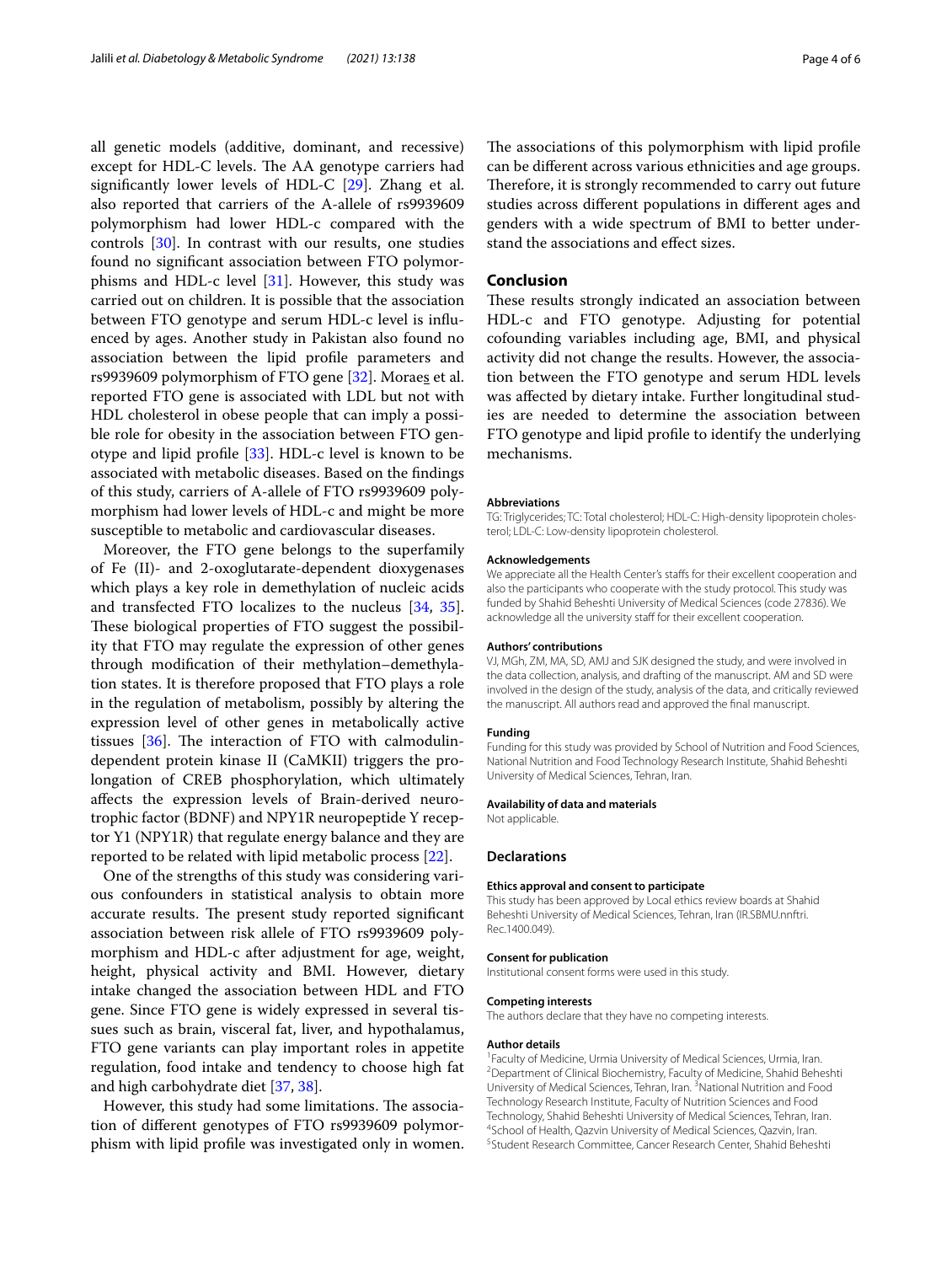University of Medical Sciences, Tehran, Iran. <sup>6</sup>School of Medicine, Shahid Beheshti University of Medical Sciences, Tehran, Iran. <sup>7</sup> Department of Medical Genetics, School of Medicine, Shahid Beheshti University of Medical Sciences, Tehran, Iran. <sup>8</sup> Department of Anesthesiology, Sabzevar University of Medical Sciences, Sabzevar, Iran. <sup>9</sup> Department of Nutrition Research, National Nutrition and Food Technology Research Institute, School of Nutrition Sciences and Food Technology, Shahid Beheshti University of Medical Sciences, Tehran, Iran. <sup>10</sup>Reproductive Health Research Center, Department of Obstetrics and Gynecology, Al-zahra Hospital, School of Medicine, Guilan University of Medical Sciences, Rasht, Iran.

#### Received: 1 February 2021 Accepted: 4 November 2021 Published online: 20 November 2021

#### **References**

- <span id="page-4-0"></span>1. Heindel JJ, Blumberg B, Cave M, Machtinger R, Mantovani A, Mendez MA, Nadal A, Palanza P, Panzica G, Sargis R, Vandenberg LN, vom Saal F. Metabolism disrupting chemicals and metabolic disorders. Reprod Toxicol. 2017;68:3–33.
- <span id="page-4-1"></span>2. Ervin RB. Prevalence of metabolic syndrome among adults 20 years of age and over, by sex, age, race and ethnicity, and body mass index: United States. Natl Health Stat Rep 2003–2006. 2009. 1–7.
- <span id="page-4-2"></span>3. Azizi F, Hadaegh F, Hosseinpanah F, Mirmiran P, Amouzegar A, Abdi H, Asghari G, Parizadeh D, Montazeri SA, Lotfaliany M, Takyar F, Khalili D. Metabolic health in the Middle East and North Africa. Lancet Diabetes Endocrinol. 2019;7:866–79.
- <span id="page-4-3"></span>4. Ansarimoghaddam A, Adineh HA, Zareban I, Iranpour S, HosseinZadeh A, Kh F. Prevalence of metabolic syndrome in Middle-East countries: meta-analysis of cross-sectional studies. Diabetes Metab Syndr. 2018;12:195–201.
- <span id="page-4-4"></span>5. Saklayen MG. The global epidemic of the metabolic syndrome. Curr hypertens Rep. 2018;20(2):1–8.
- <span id="page-4-5"></span>6. Fatahi A, Doosti A, Cheraghi Z. Prevalence and incidence of metabolic syndrome in Iran: a systematic review and meta-analysis. Int J Prev Med. 2020;11:64.
- <span id="page-4-6"></span>7. Boden G, Laakso M. Lipids and glucose in type 2 diabetes. What is the cause and efect? Diabetes Care. 2004;27:2253–9.
- <span id="page-4-7"></span>8. Kohno SKA, Ntambi JM, Miyazaki M. Lipidomic insight into cardiovascular diseases. Biochem Biophys Res Commun. 2018;504:590–5.
- <span id="page-4-8"></span>9. Li YZL, Yu D, Ding G. The prevalence and risk factors of dyslipidemia in diferent diabetic progression stages among middle-aged and elderly populations in China. PLoS ONE. 2018. [https://doi.org/10.1371/journal.](https://doi.org/10.1371/journal.pone.0205709) [pone.0205709](https://doi.org/10.1371/journal.pone.0205709).
- <span id="page-4-9"></span>10. Márquez-Sandoval F, Macedo-Ojeda G, Viramontes-Hörner D, Ballart JF, Salvadó JS, Vizmanos B. The prevalence of metabolic syndrome in Latin America. Public Health Nutr. 2011;14:1702–13.
- <span id="page-4-10"></span>11. Jalali RVM, Dabbaghmanesh MH. Prevalence of metabolic syndrome among adults in a rural area. Iran J Endocrinol Metab. 2009;11:405–14.
- <span id="page-4-11"></span>12. Vrijkotte TG, Krukziener N, Hutten BA, Vollebregt KC, van Eijsden M, Twickler MB. Maternal lipid profle during early pregnancy and pregnancy complications and outcomes: the ABCD study. J Clin Endocrinol Metab. 2012;97:3917–25.
- <span id="page-4-12"></span>13. Konner ACKT, Bruning JC. Control of energy homeostasis by insulin and leptin: targeting the arcuate nucleus and beyond. Physiol Behav. 2009;97:632–8.
- <span id="page-4-13"></span>14. Gerken TGC, Tung YC, Webby CJ, Saudek V, Hewitson KS. The obesityassociated FTO gene encodes a 2-oxoglutaratedependent nucleic acid demethylase. Science. 2007;318:1469–72.
- <span id="page-4-14"></span>15. Sanchez-Pulido L, Andrade-Navarro MA. The FTO (fat mass and obesity associated) gene codes for a novel member of the non-heme dioxygenase superfamily. BMC Biochem. 2007. [https://doi.org/10.1186/](https://doi.org/10.1186/1471-2091-8-23) [1471-2091-8-23.](https://doi.org/10.1186/1471-2091-8-23)
- <span id="page-4-15"></span>16. Fredriksson RHM, Olszewski PK, Stephansson O, Jacobsson JAOA. The obesity gene, FTO, is of ancient origin, up-regulated during food deprivation and expressed in neurons of feeding-related nuclei of the brain. Endocrinology. 2008;149:2062–71.
- <span id="page-4-16"></span>17. Tung YC, Ayusho E, Shan X, Bosch F, O'Rahilly S, Coll AP. Hypothalamicspecifc manipulation of FTO, the ortholog of the human obesity gene FTO, afects food intake in rats. PLoS ONE. 2010;5:e8771.
- <span id="page-4-17"></span>18. Poritsanos NJ, Lew PS, Fischer J, Mobbs CV, Nagy JI, Wong D. Impaired hypothalamic FTO expression in response to fasting and glucose in
- <span id="page-4-18"></span>obese mice. Nutr Diabetes. 2011;1:e19. 19. Zabena C, González-Sánchez JL, Martínez-Larrad MT, Torres-García A, Alvarez-Fernández-Represa J, Corbatón-Anchuelo A, Pérez-Barba M, Serrano-Ríos M. The FTO obesity gene. Genotyping and gene expression analysis in morbidly obese patients. Obes Surg. 2009;19:87–95.
- <span id="page-4-19"></span>20. Fischer JKL, Emmerling C, Vierkotten J, Peters T, Bruning JC. Inactivation of the FTO gene protects from obesity. Nature. 2009;458:894–8.
- <span id="page-4-20"></span>21. Stratigopoulos G, Padilla SL, LeDuc CA, Watson E, Hattersley AT, McCarthy MI. Regulation of FTO/FTM gene expression in mice and humans. Am J Physiol Regul Integr Comp Physiol. 2008;294:R1185-1196.
- <span id="page-4-21"></span>22. Lin L, Hales CM, Garber K, Jin P. Fat mass and obesity-associated (FTO) protein interacts with CaMKII and modulates the activity of CREB signaling pathway. Hum Mol Genet. 2014;23:3299–306.
- <span id="page-4-22"></span>23. Mokarram P, Hosseini SV, Erfani M, Behrouj H, Ahmadi M, Khazraei H, Bananzadeh A, Shamsdin SA, Zamani M. Intronic polymorphisms of the fat mass and obesity-associated (FTO) gene in association with morbid obesity in Southern Iran. Shiraz E-Med J. 2020. [https://doi.org/10.5812/](https://doi.org/10.5812/semj.94555) [semj.94555](https://doi.org/10.5812/semj.94555).
- <span id="page-4-23"></span>24. Saldaña-Alvarez Y, Salas-Martínez MG, García-Ortiz H, Luckie-Duque A, García-Cárdenas G, Vicenteño-Ayala H, Cordova EJ, Esparza-Aguilar M, Contreras-Cubas C, Carnevale A, Chávez-Saldaña M. Gender-dependent association of FTO polymorphisms with body mass index in Mexicans. PLoS ONE. 2016. <https://doi.org/10.1371/journal.pone.0145984>.
- <span id="page-4-24"></span>25. Daoud MS, Fouad D, Alhazzani A, Shehata AI, Al Jafari AA. Associations of three lipoprotein lipase gene polymorphisms, lipid profles and coronary artery disease. Biomed Rep. 2013;1:573–82.
- <span id="page-4-25"></span>26. Moghaddam MB, Jafarabadi MA, Allahverdipour H, Nikookheslat SD, Safarpour S. The Iranian Version of International Physical Activity Questionnaire (IPAQ) in Iran: content and construct validity, factor structure, internal consistency and stability. World Appl Sci J. 2012;18:1073–80.
- <span id="page-4-26"></span>27. Malekshah AF, Saadatian-Elahi M, Pourshams A, Nouraie M, Goglani G, Hoshiarrad A, Sadatsafavi M, Golestan B, Yoonesi A, Rakhshani N. Validity and reliability of a new food frequency questionnaire compared to 24 h recalls and biochemical measurements: pilot phase of Golestan cohort study of esophageal cancer. Eur J Clin Nutr. 2006;60:971–7.
- <span id="page-4-27"></span>28. Franczak A, Kolačkov K, Jawiarczyk-Przybyłowska A. Bolanowski M Association between FTO gene polymorphisms and HDL cholesterol concentration may cause higher risk of cardiovascular disease in patients with acromegaly. Pituitary. 2017;21:10–5.
- <span id="page-4-28"></span>29. Khella MS, Hamdy NM, Amin AI, El-Mesallamy HO. The (FTO) gene polymorphism is associated with metabolic syndrome risk in Egyptian females: a case- control study. BMC Med Genet. 2017. [https://doi.org/10.](https://doi.org/10.1186/s12881-017-0461-0) [1186/s12881-017-0461-0](https://doi.org/10.1186/s12881-017-0461-0).
- <span id="page-4-29"></span>30. Zhang Q, Shi X. Relationship between fat mass and obesity-associated (FTO) gene polymorphisms with obesity and metabolic syndrome in ethnicmongolians. Med Sci Monit. 2018;24:8232.
- <span id="page-4-30"></span>31. Mehrdad M, Doaei S, Gholamalizadeh M, Fardaei M, Fararouei M, Eftekhari MH. Association of FTO rs9939609 polymorphism with serum leptin, insulin, adiponectin, and lipid profle in overweight adults. Adipocyte. 2020;9(1):51–6.
- <span id="page-4-31"></span>32. Hasnain S. Efect of the common fat mass and obesity associated gene variants on obesity in Pakistani population: a case-control study. BioMed Res Int. 2015.<https://doi.org/10.1155/2015/852920>.
- <span id="page-4-32"></span>33. Moraes VN, Queiroz AL, Martone D, Rodrigues JA, Gomes MM, Salgado W, Bueno CR. Relationship between the hsa miR 150–5p and FTO gene expression in white subcutaneous adipose tissue with overweight/obesity, lipid profle and glycemia. An Acad Bras Ciênc. 2020. [https://doi.org/](https://doi.org/10.1590/0001-3765202020200249) [10.1590/0001-3765202020200249](https://doi.org/10.1590/0001-3765202020200249).
- <span id="page-4-33"></span>34. Gerken T, Girard CA, Tung YC, Webby CJ, Saudek V, Hewitson KS, Yeo GS, McDonough MA, Cunlife S, McNeill LA, Galvanovskis J. The obesityassociated FTO gene encodes a 2-oxoglutarate-dependent nucleic acid demethylase. Science. 2007;318:1469–72.
- <span id="page-4-34"></span>35. Church C, Lee S, Bagg EA, McTaggart JS, Deacon R, Gerken T, Lee A, Moir L, Mecinović J, Quwailid MM, Schofeld CJ. A mouse model for the metabolic efects of the human fat mass and obesity associated FTO gene. PLoS Genet. 2009. <https://doi.org/10.1371/journal.pgen.1000599>.
- <span id="page-4-35"></span>36. Mizuno TM. Fat mass and obesity associated (FTO) gene and hepatic glucose and lipid metabolism. Nutrients. 2018;10:1600.